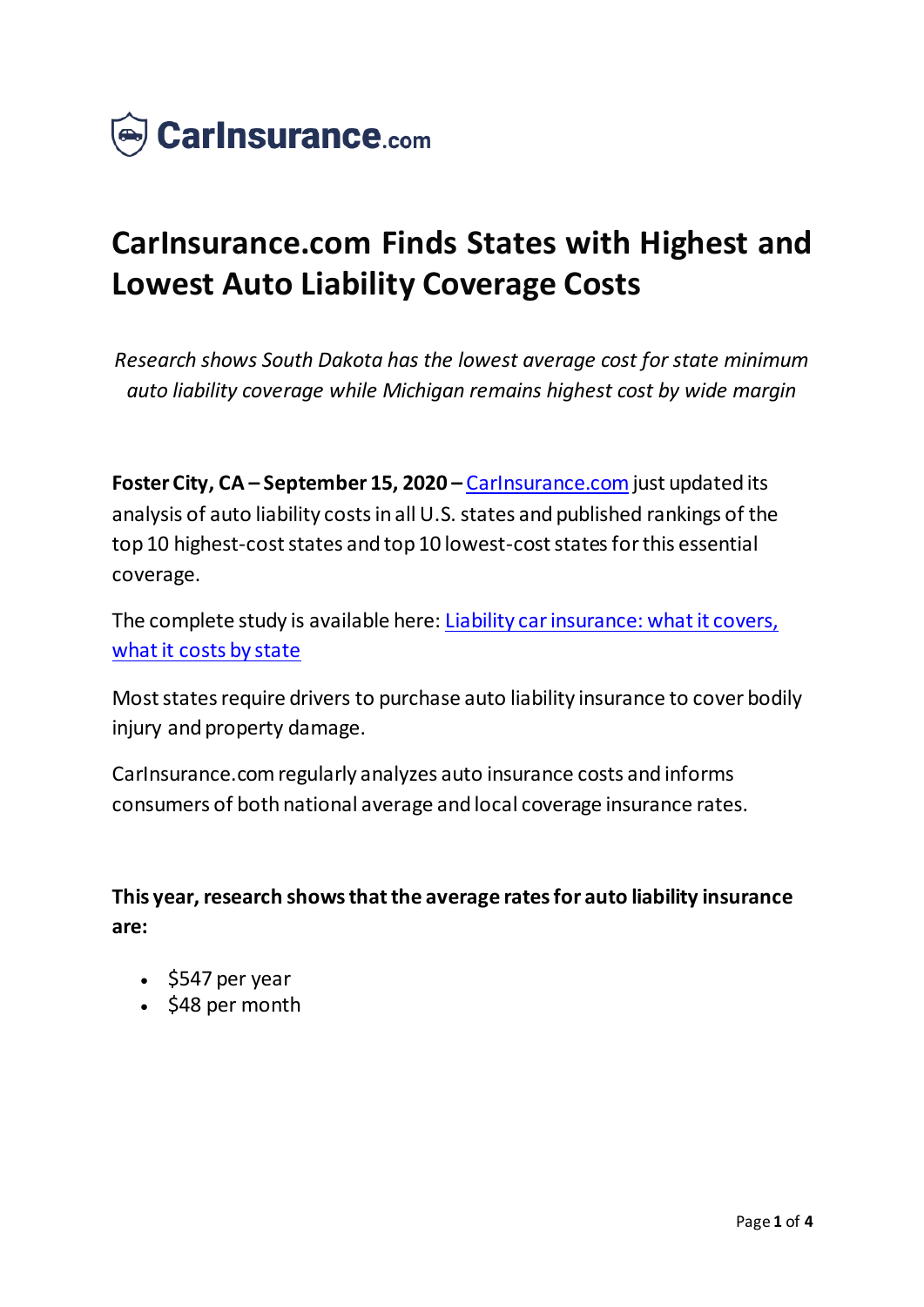| <b>Rank</b>    | <b>State</b> | Avg cost per year |
|----------------|--------------|-------------------|
| 1              | South Dakota | \$323             |
| $\overline{2}$ | Iowa         | \$326             |
| 3              | Wyoming      | \$328             |
| 4              | Maine        | \$355             |
| 5              | Idaho        | \$377             |

## **Lowest 5 states for liability coverage/year**

#### **Highest 5 states for liability coverage/year**

| <b>Rank</b>  | <b>State</b>      | Avg cost per year |
|--------------|-------------------|-------------------|
| 1            | Michigan          | \$1,855           |
| $\mathbf{z}$ | Connecticut       | \$891             |
| 3            | <b>New York</b>   | \$867             |
| Δ            | Maryland          | \$853             |
|              | <b>New Jersey</b> | \$846             |

## **Auto liability rates vary by state for reasons including:**

- State laws governing how much liability insurance is required to drive legally
- Prevalence of uninsured drivers
- Proportion of urban vs. rural areas
- Volume of claims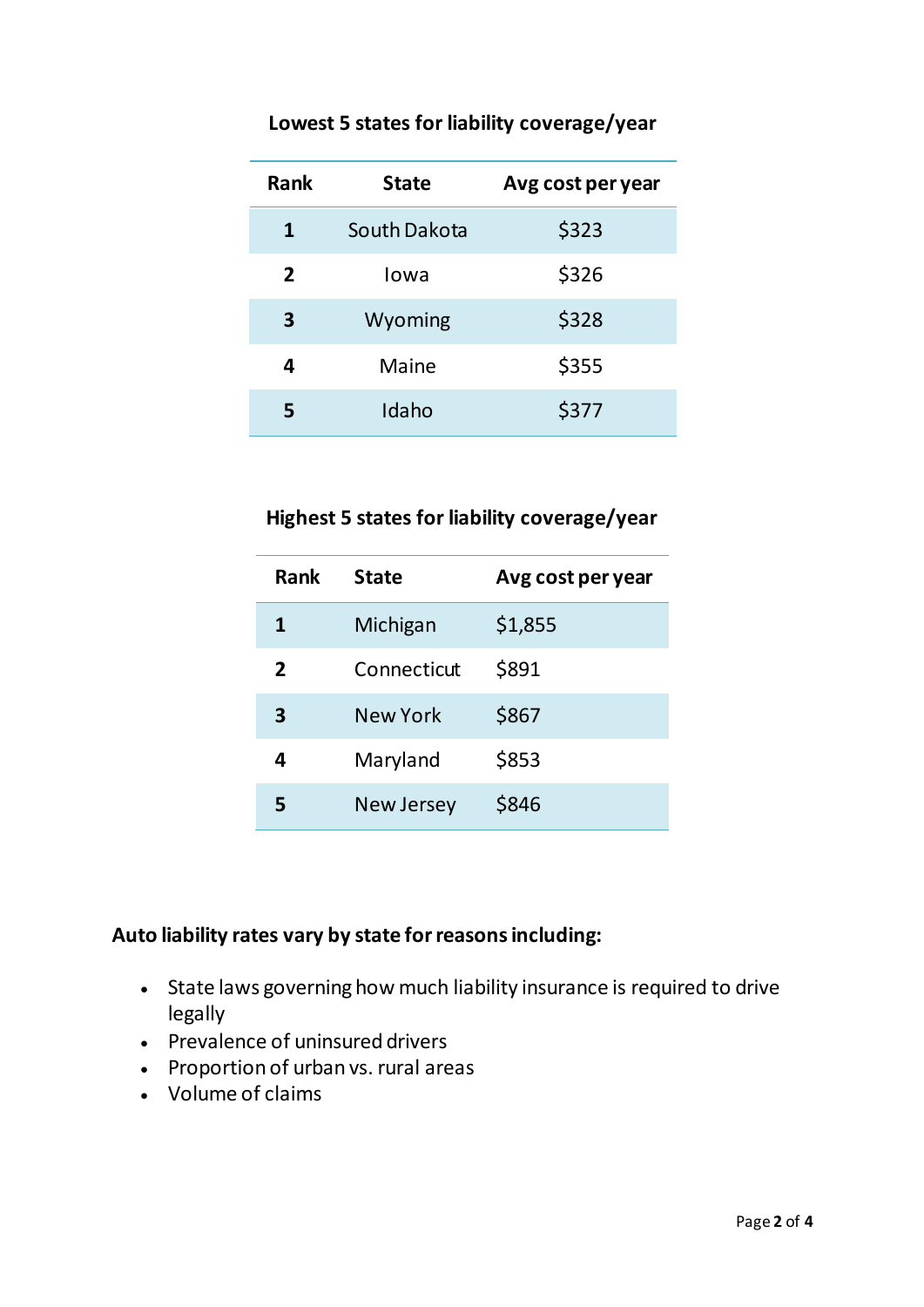"Our research shows that state minimum auto liability requirements are rarely high enough to adequately protect drivers who cause an accident," notes Michelle Megna, CarInsurance's editorial director.

"The good news is that it costs less than \$100 per year to increase your liability coverage above mandated minimums in most states, and amounts to less than \$50 annually in many states."

CarInsurance.com Senior Consumer Analyst Penny Gusner advises that motorists have bodily injury liability limits of \$100,000 per person and \$300,000 per accident, with \$100,000 of property damage liability.

Michelle Megna is available to comment on this research as well as analysis of [average car insurance rates by age,](https://www.carinsurance.com/average-rates-by-age.aspx) [liability requirements for financed](https://www.carinsurance.com/can-have-liability-insurance-financed-car.aspx)  [cars](https://www.carinsurance.com/can-have-liability-insurance-financed-car.aspx) and more.

#### **About CarInsurance.com**

CarInsurance is owned and operated by QuinStreet, Inc. (Nasdaq: [QNST](https://www.globenewswire.com/Tracker?data=nIE80Pg4a4CF_2hibnrCwRdYrY-HFtd7HRKnYBpfLjdk8-fWdjzFAv5PNFXp51BdodbCvC6QVxm_2Yue2ZEIsw==)), a pioneer in delivering online marketplace solutions to match searchers with brands in digital media.

QuinStreet is committed to providing consumers with the information and tools they need to research, find and select the products and brands that meet their needs. CarInsurance is a member of the company's expert research and publishing division.

CarInsurance is a one-stop online destination for car insurance information, providing unbiased, expert advice on how to shop for insurance plans, what consumers should pay and what coverage they can get from a policy.

Since 2003, CarInsurance has been educating consumers through its breadth of expert content, tools, and in-depth studies to help site visitors make informed decisions about their car insurance.